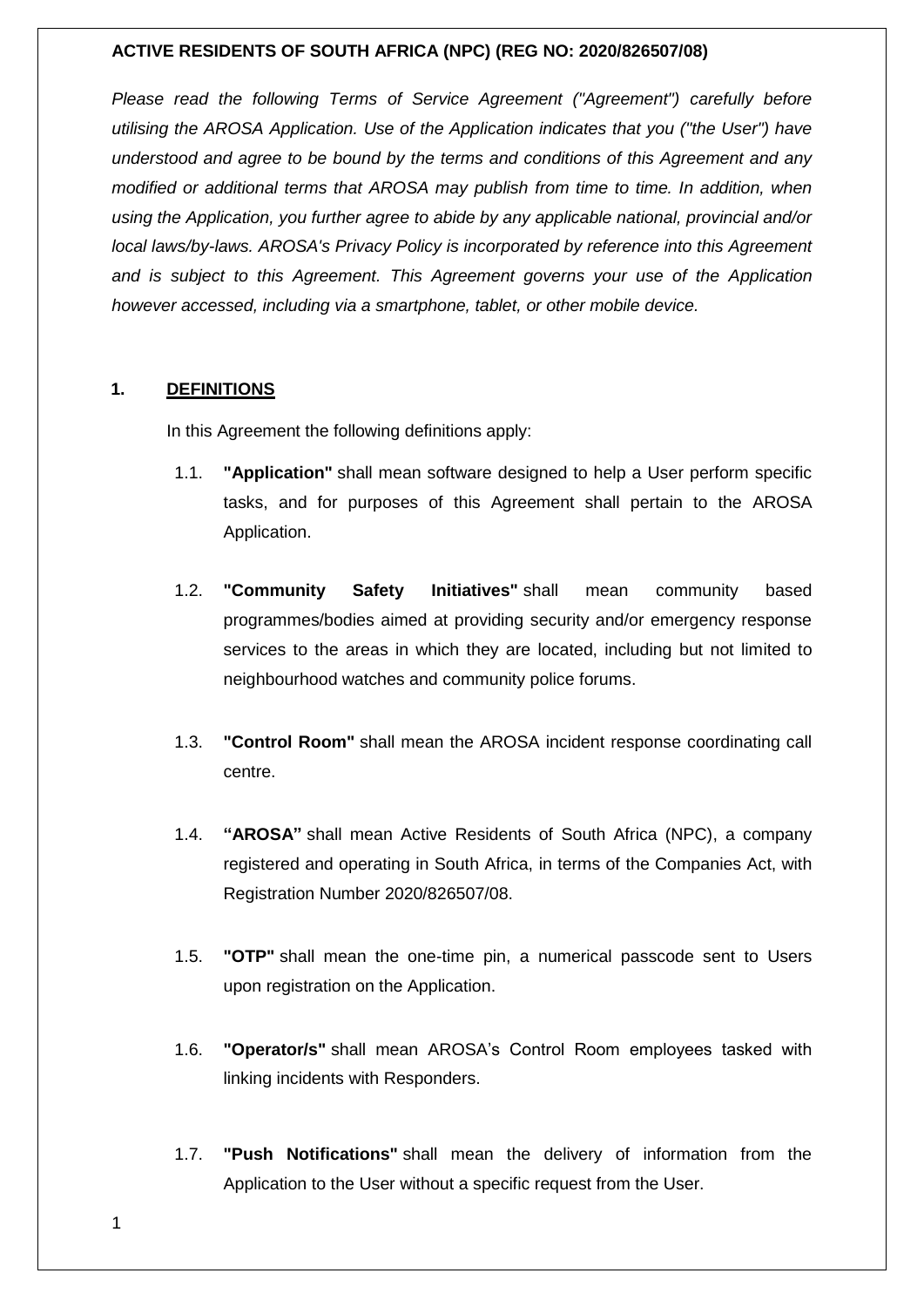- 1.8. **"Responder/s"** shall mean emergency response services. Including but not limited to police, ambulance and other medical services on a pre-hospital basis, fire and rescue, Community Safety Initiatives, and, where it is applicable private armed responders and/or private emergency medical services on a pre-hospital basis, if applicable,
- 1.9. **"Service"** shall mean one or both of the services offered via the AROSA Application, namely response services.
- 1.10. **"User/s"** shall mean any individual/s who make/s use of or accesses the Application.

# **2. REGISTRATION AND CREATION OF AN ACCOUNT**

- 2.1. In order to access and use the Application, you must sign up as a User and create your account. Once you have completed this process you will receive a confirmation short message service (SMS) with your OTP to verify your mobile number. Once you have entered the OTP, you will be logged into the Application.
- 2.2. Upon your first login, you will be asked by your mobile phone's operating system, to enable push notifications and location services.
- 2.3. The Application requires access to your location even when you are not using the Application. The Application requires location updates during an incident in order to provide assistance. The Application will not allow you to request assistance unless you have granted the Application location permissions.
- 2.4. Should the User disable push notifications for the Application, the User will not get update notifications during an incident unless the Application is open.
- 2.5. Should you select the option to join the AROSA mailing list and receive news alerts, AROSA shall utilise the valid email address/es submitted by you to provide this information to you. Please contact us if you no longer want to receive these communications.
- 2.6. You must keep your access details confidential and not allow others to use them. Security of the account is your responsibility and AROSA assumes no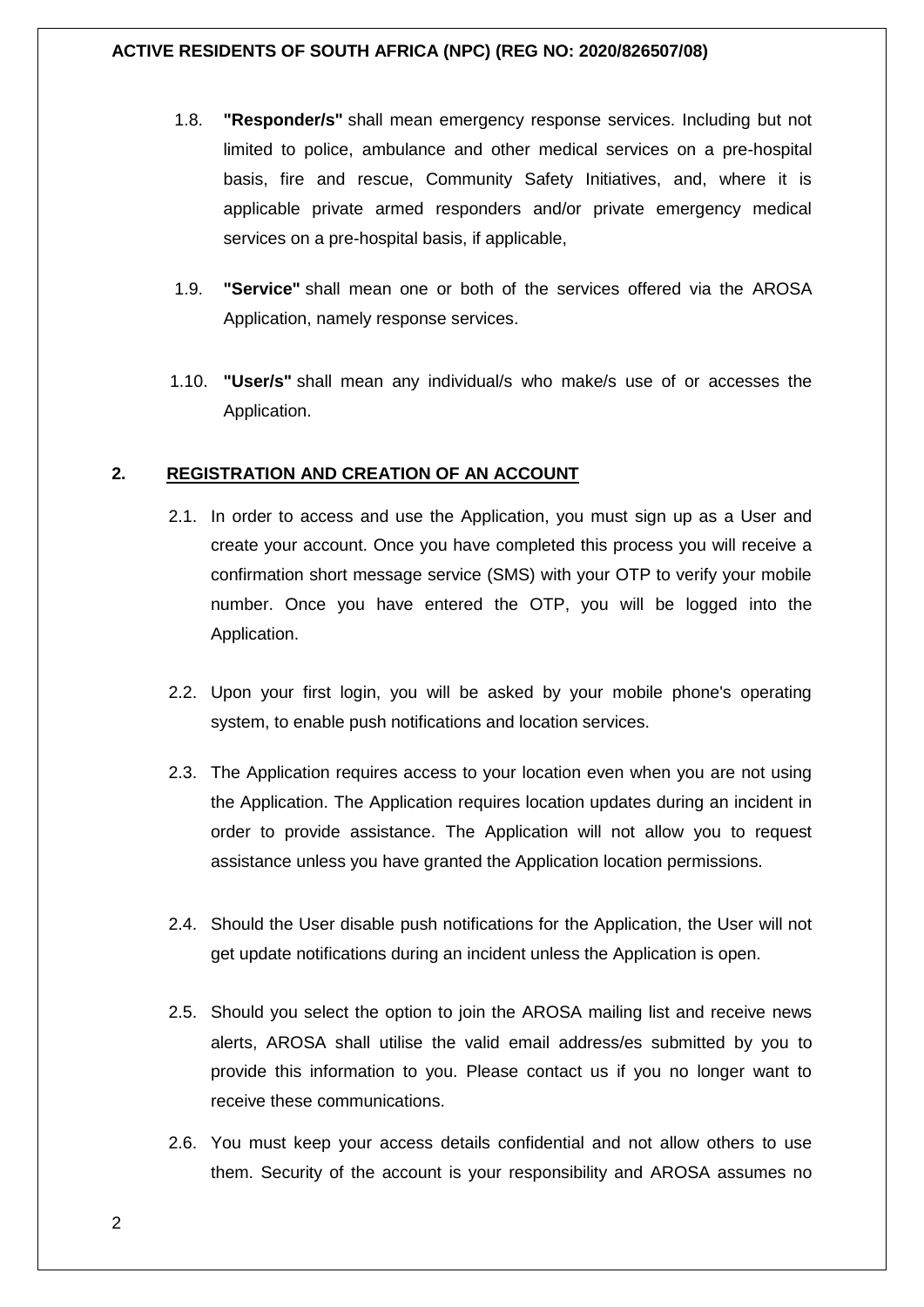liability for any loss or damage arising from any unauthorised use of your account by a third party. You must notify AROSA immediately of any unauthorised use of the account or any other breach of security.

- 2.7. In the event of the security of your account being compromised, we reserve the right to suspend the processing of any communications and will immediately deactivate the associated login credentials. You shall refrain from using the AROSA Service until new login credentials are issued.
- 2.8. You hereby indemnify and hold AROSA (NPC), its directors, employees, agents, and representatives harmless for any and all losses, damages and expenses arising from your failure to ensure the security of the account, including all legal fees, on an attorney-client scale.
- 2.9. By registering on the AROSA Application, you agree to refrain from:
	- a. selecting or using a name, mobile phone number, or e-mail address of another person with the intent to impersonate that person;
	- b. using a name, mobile phone number, or e-mail address subject to the rights of any person without their authorisation;
	- c. using "bots" or other automated ways to create an account; or
	- d. using a name in violation of the intellectual property rights of any person.

# **3. PERMITTED USE OF THE SERVICES**

- 3.1. The AROSA Application enables Users to:
	- (a). Request emergency assistance. The Application facilitates the request by linking the User with a Responder. Note that the Application is not a replacement for the 10111 service offered by the South African Police Service.
	- (b). Should the User be outside of mobile signal coverage area, they will not be able to request assistance, but instead will be presented with the option to phone 10111.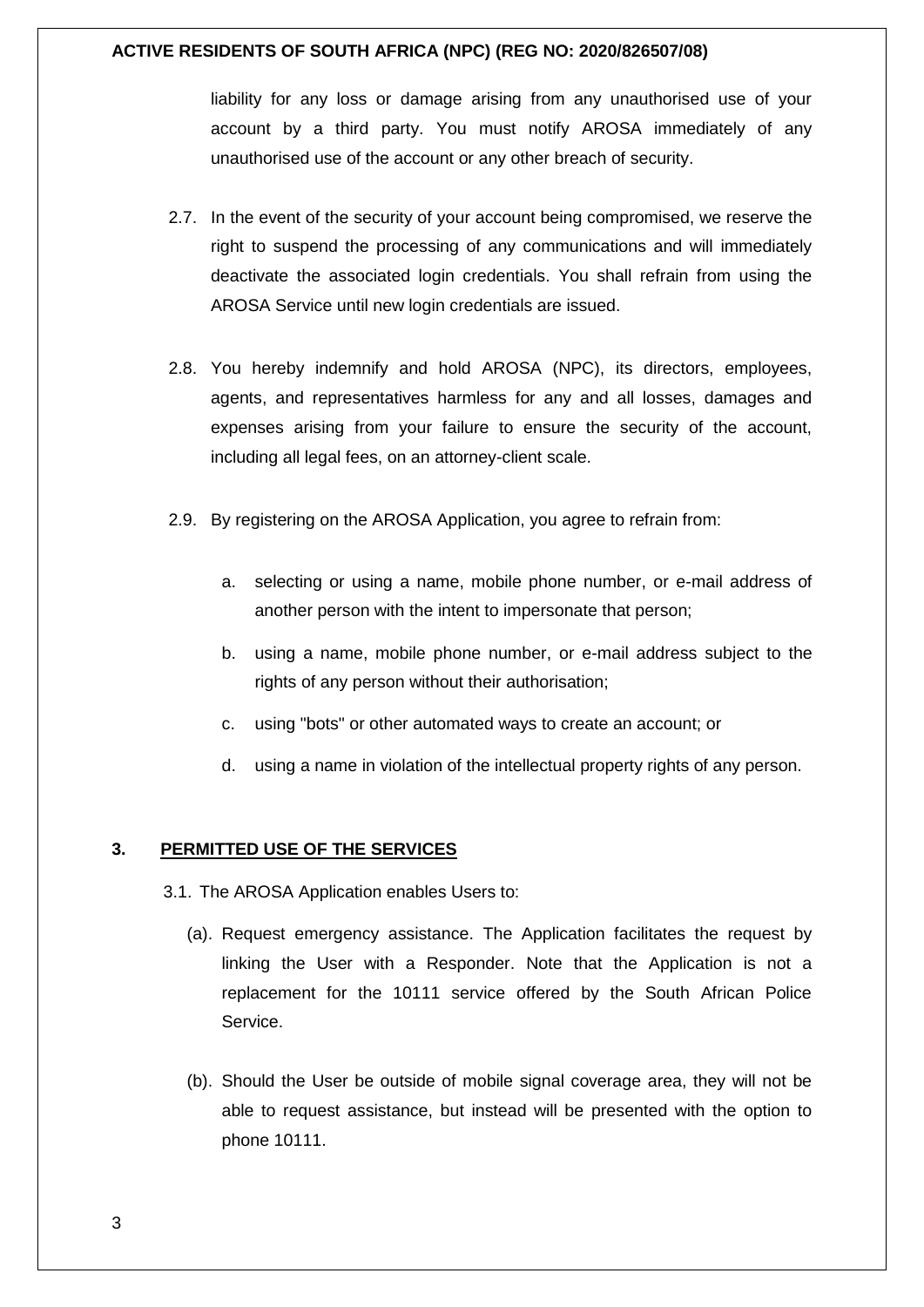- (c). Share their live location (for set periods of time, or indefinitely) with other Users ("Designated Users") who have been selected by the User to see their live location on the tracking map within the Application. No person other than the User or a Designated User will be able to see the live location of the User, except in the case of an ongoing incident when the attending Operator and relevant Responders may also access this information, for the purposes of providing emergency response.
- 3.2. The User's location settings should be turned on to allow the Application to access the User's location at all times, to allow for real-time tracking. If this is not done, the Application will not be able to track the User in real-time.
- 3.3. A User may opt-out at any point in time from sharing their live location with another Designated User, by turning off this functionality within the Application.
- 3.4. You accept that the sharing of your live location with another/other Designated User/s is done solely at your request and in accordance with your preferences.
- 3.5. Users shall use the Application for personal, non-commercial use only.
- 3.6. AROSA relies heavily on the use of technology outside of our scope of control, including but not limited to asymmetric digital subscriber lines, fibre networks, internet service providers, landline networks, local area networks, lowpower wireless area networks, mobile devices, mobile networks, satellites and wireless area networks. Every effort is made to ensure that the Application is operational. However, AROSA takes no responsibility for, and will not be liable for, the Application being temporarily unavailable due to technical issues beyond the control of AROSA. Every effort is made to ensure that the Application is operational. However, AROSA takes no responsibility for, and will not be liable for, the Application being temporarily unavailable due to technical issues beyond the control of AROSA.
- 3.7. The User acknowledges and accepts that AROSA, or any of its affiliates, agents, employees do not guarantee the Accuracy of the Service and shall not be liable for any inaccuracies that may arise thereof.
- 3.8. The User acknowledges and accepts that availability, quality and coverage of the Application may be limited from time to time and further, that the Application may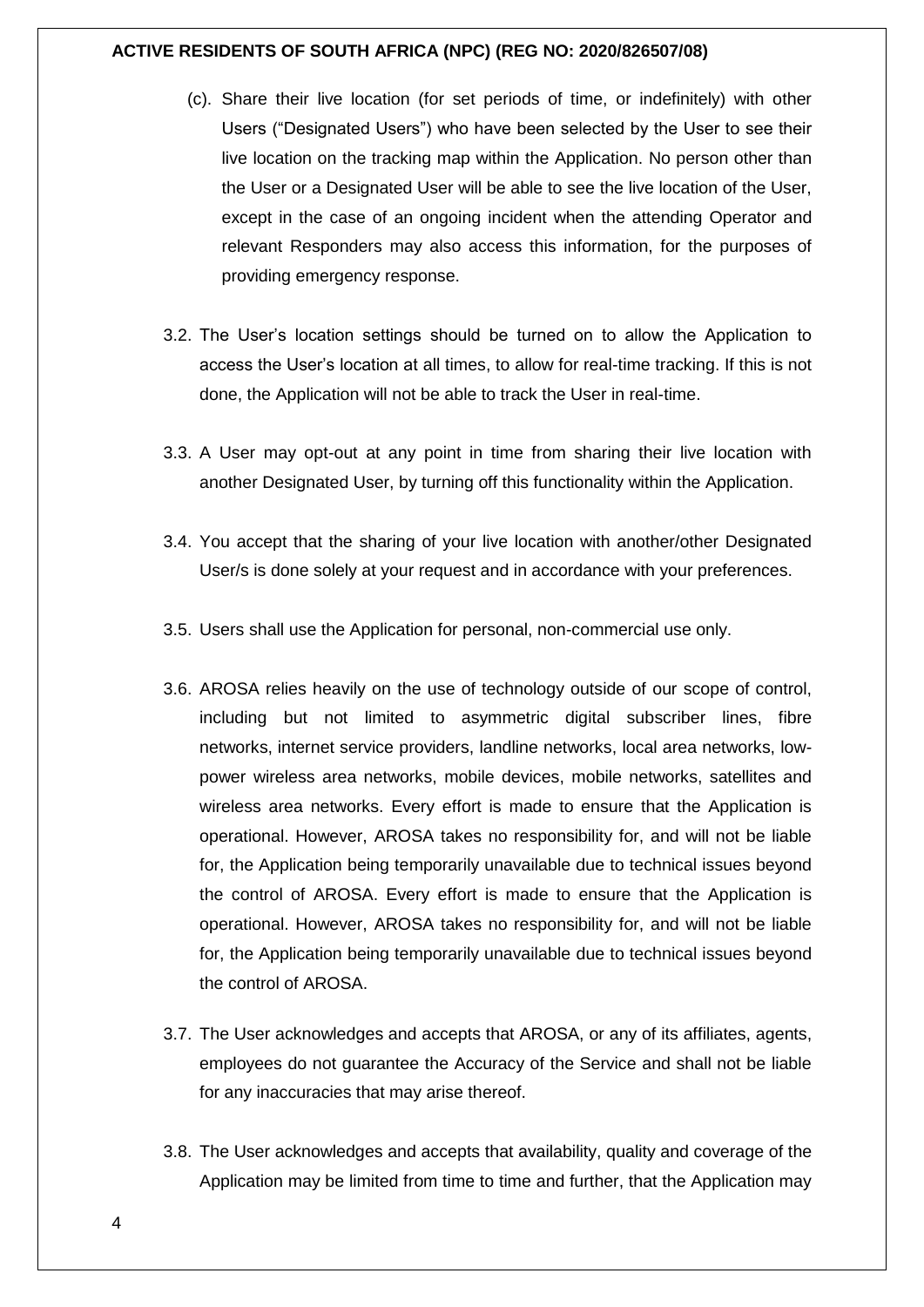from time to time be unavailable and/or adversely affected as a result of inter alia physical features such as buildings and underpasses, as well as atmospheric conditions and other general causes of interference.

3.9. AROSA makes no warranty that the User's access to the Application will not be uninterrupted. AROSA may carry out maintenance or introduce new facilities and functions from time to time. The User agrees and accepts that as a result specific interruptions and unavailability of the Application and/or Service may occur.

# **4. MOBILE DEVICE REQUIREMENTS AND COMPATIBILITY**

- 4.1. AROSA does not warrant that the Application will be compatible with your mobile device.
- 4.2. The availability of the Service is subject to the following requirements for the functionality of the Application:
	- a. the mobile communication device used to access the Application must be powered on;
	- b. the mobile communication device used to access the Application must not be damaged such that it is unable to communicate (transmit) data to the Control Room;
	- c. the mobile communication device used to access the Application shall have text messaging capability;
	- d. the mobile communication device used to access the Application must be within the relevant User's communication network operator's data coverage area and the User's data communication services from the relevant network operator must be enabled and operational, with sufficient data available for use in accessing the Application; and
	- e. the (global positioning facility) GPS on the mobile communication device used to access the Application must be enabled.
- 4.3. The terms of agreement with the User's respective mobile communications network provider will continue to apply when using the Application.
- 4.4. AROSA shall not be liable for any communication, software or hardware costs the User may incur in connection with access or use of the Application.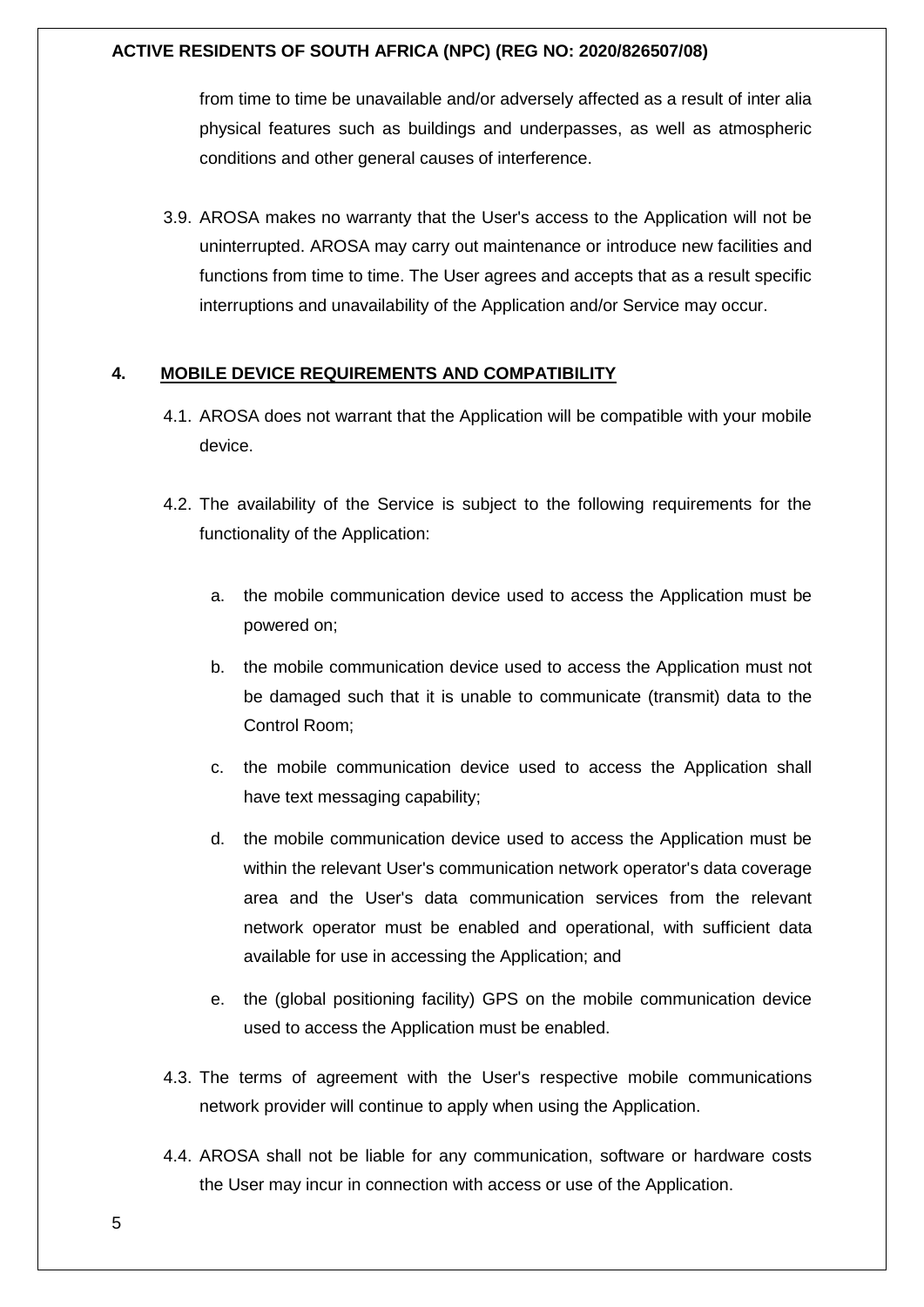#### **5. APPLICABLE RESTRICTIONS FOR ALL USERS**

- 5.1. You may not use the Application for any purpose that is unlawful or prohibited by this Agreement, any Separate Agreement, any applicable additional or amended Terms of Service Agreement, or any other conditions or notices that are made available on the Application or Website. Unauthorised use of this Application may result in AROSA instituting a claim for damages against you and/or you may be found guilty of a statutory and/or criminal offence.
- 5.2. The User shall be 18 years of age or over to download, install, access or use the Application. Users under the age of 18 shall obtain consent from a parent or guardian prior to downloading, installing, accessing or using the Application.
- 5.3. By using or accessing the Application, you agree to refrain from the following conduct:
	- a. transmitting any worms, viruses, trojan horses, worms, time bombs, or cancelbots and/or other codes or malware of a destructive nature. This includes not interfering with the operation of any of the tools, scripts, routines or codes of the Application and/or the services, including by using any software, routine or device that will or may interfere with the tools, services and/or Application, such as viruses, trojan horses, worms, time bombs, or cancelbots and/or other codes or malware of a destructive nature;
	- b. intercepting any data or personal information of any User or third party transmitted on or via the Application;
	- c. using the Application to perform or promote any act that is unlawful, misleading, malicious, defamatory, or discriminatory;
	- d. performing any action that may disable, override or impair the efficient and/or proper operation or working of the Application;
	- e. sharing content, taking or mobilising action using the Application in a way that infringes or violates any person's rights or the laws of any jurisdiction;
	- f. utilising the Application for any illegal or unauthorised purposes; and
	- g. violating any laws in any jurisdiction, including but not limited to any intellectual property laws.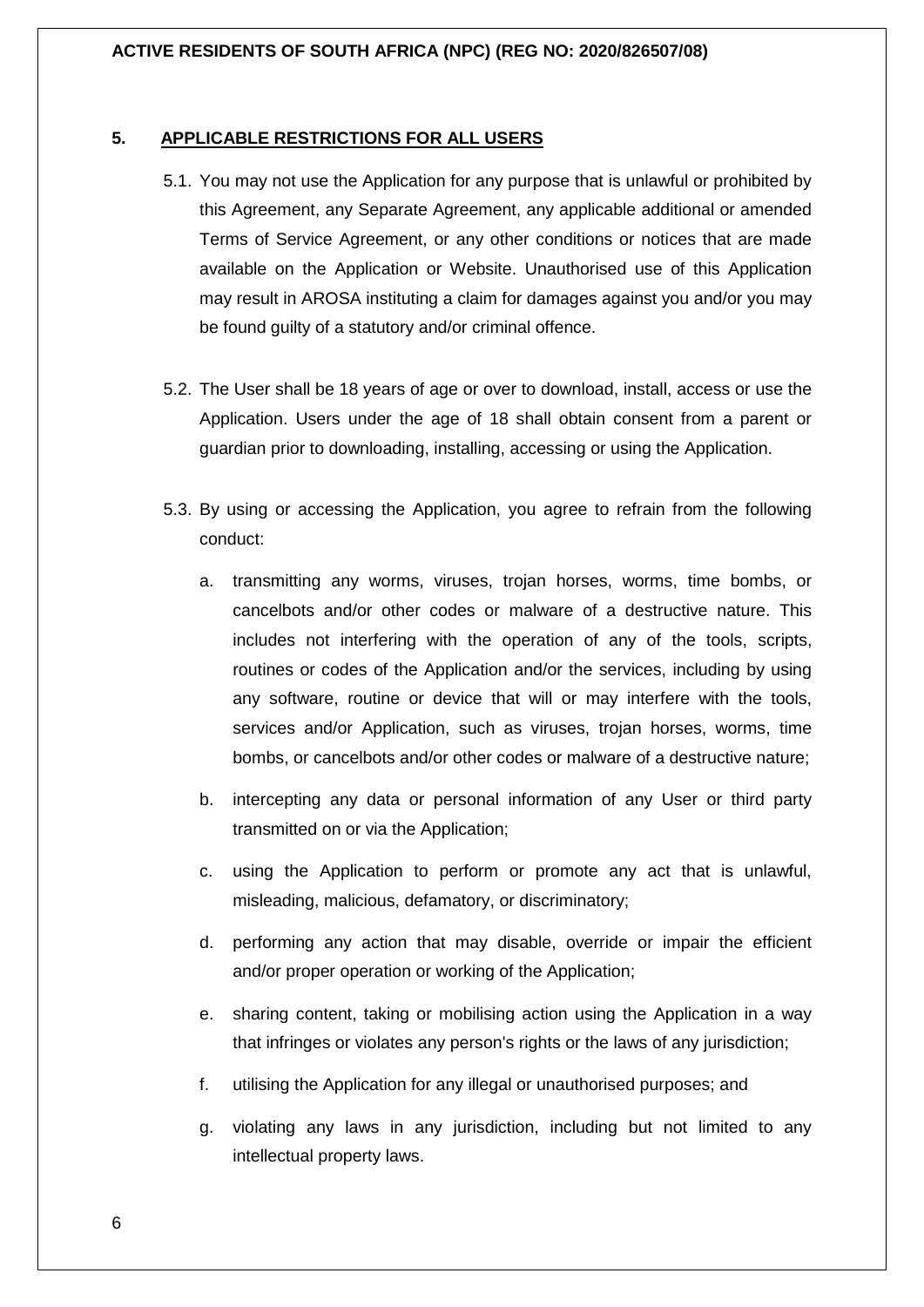- 5.4. Any act or omission which results in a failure to abide by the restrictions set out, as determined by AROSA in its sole discretion, will result in immediate suspension or termination of the account (which may include restricting access to specific products or services).
- 5.5. In addition to the above, AROSA reserves the right, at any time and without prior notice, to immediately suspend or terminate a user's account (which may include restricting access to specific products or services) at our discretion for any reason. Some of the reasons we may suspend of terminate a user's account may include finding the user's conduct towards AROSA personnel, Responders, other users or any other person to be objectionable, in violation of these Terms, or otherwise harmful to the Service or another person.
- 5.6. We are not liable to you nor any third party for any breach of your obligations under this Agreement and for any consequences arising as a result of such breach, including any loss or damages which you or any third party may suffer.
- 5.7. Unauthorised use of the Application includes engaging personally or permitting a third party to engage in the following activities:
	- a. copying, adapting, modifying, publishing, republishing, distributing or redistributing this Application or the material on the Application without AROSA's prior written consent;
	- b. using any automated data collection, data mining or data gathering methods of any kind in relation to the Application;
	- c. Reverse engineering, disassembling, decompiling, transferring, exchanging or translating the source code of the Application;
	- d. making and distributing copies of the Application or allowing such activity by third parties on your behalf;
	- e. creating derivative works of the Application of any kind.
- 5.8. Failure to comply with these provisions will result in your account being deactivated without prior notice. In addition, AROSA reserves the right to report any violation of these provisions to applicable legal authorities and you may be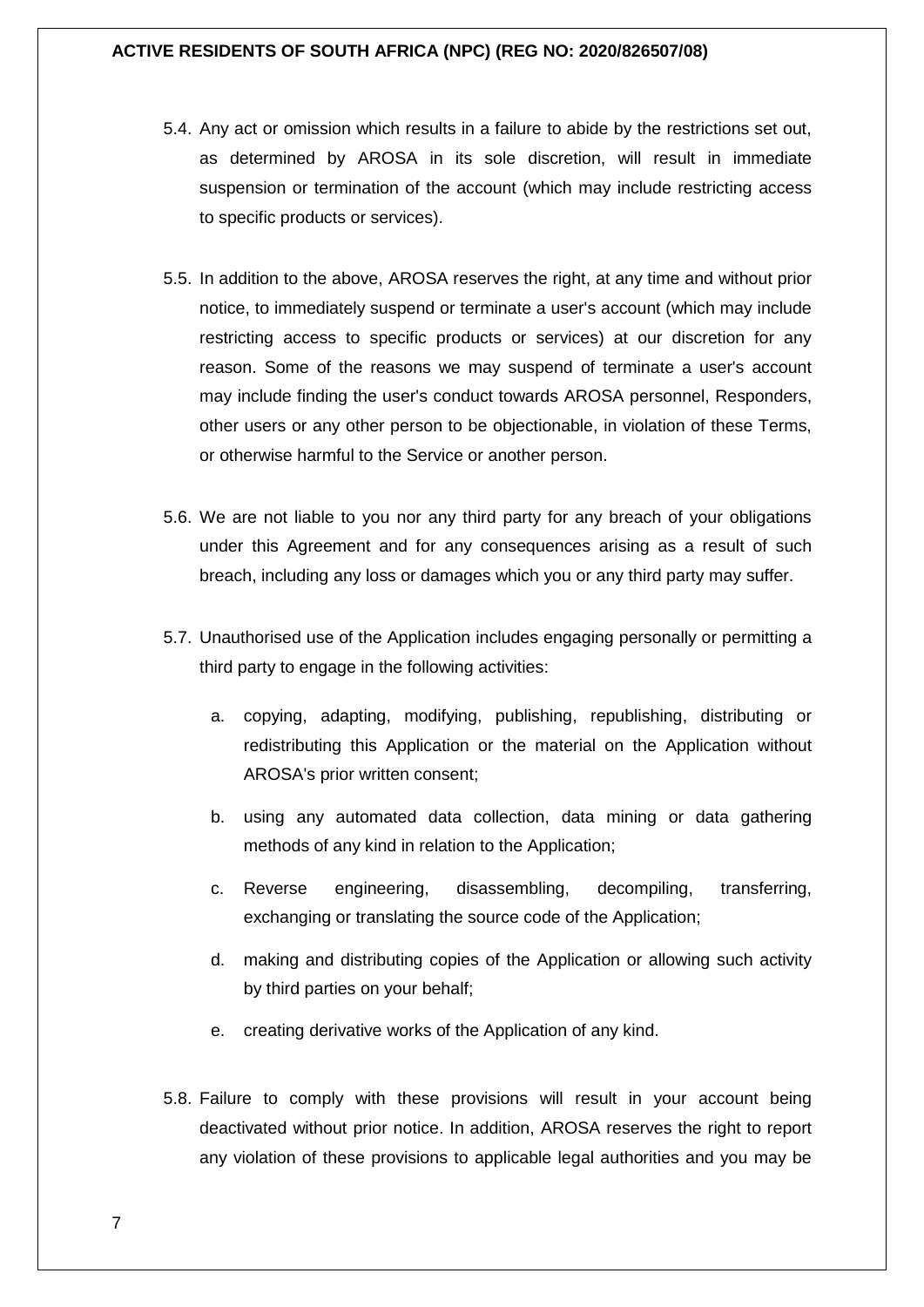personally liable to criminal sanctions applicable to the misconduct in question (which may include the issuing of fines and/or imprisonment), in addition to any applicable civil damages.

### **6. THIRD PARTY SERVICE PROVIDERS**

- 6.1. In order to provide the response Service to the User, the User acknowledges and agrees that AROSA has a dependency on third party service providers including but not limited to:
	- a. Public (and where applicable, Private) Emergency response teams;
	- b. The South African Police Service;
	- c. Medical emergency response teams; and
	- d. Community Safety Initiatives.
- 6.2. The User agrees that AROSA shall not be liable for any delays and/or failures to render the response Service attributable to such third parties.
- 6.3. The User agrees that the medical emergency service provider shall render the response Service to the User on a user-to-pay basis, where applicable i.e. the User shall be directly liable to such service provider for the fees associated with the service provider's service.
- 6.4. AROSA makes no warranty that Responders will be available in designated areas in which the Response Partners usually operate, and as such shall not be liable for any lack of response that may arise thereof.
- 6.5. You hereby release AROSA, its officers, employees, agents and successors from claims, demands, any and all losses, damages, rights, claims, and actions of any kind, including, without limitation, personal injuries, death, and/or property damage, that is either directly or indirectly related to or arises from:
	- a. Any services of third parties to AROSA related to the Application;
	- b. any interactions with other Users on the Application;
	- c. any interactions with any Responder; and/or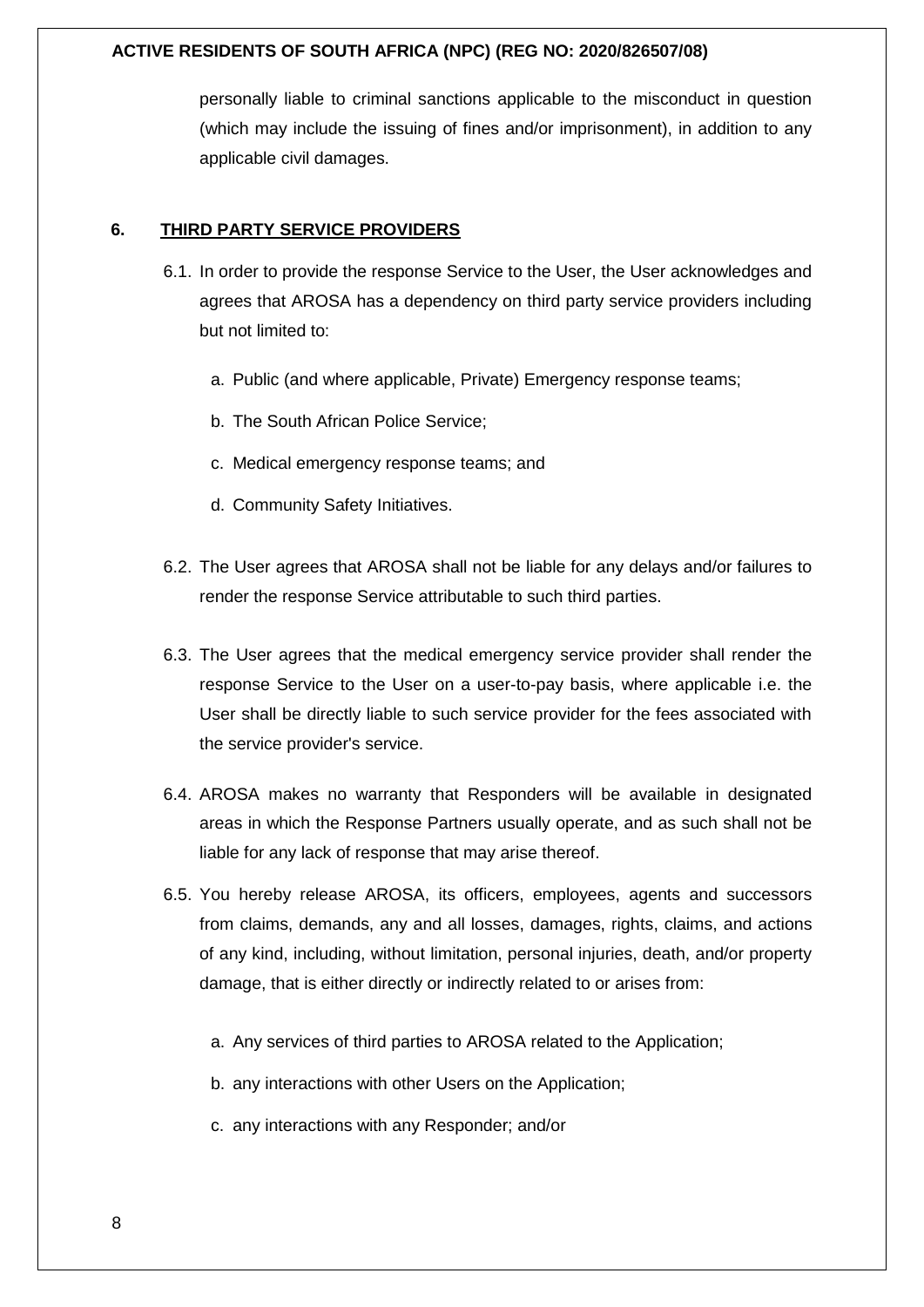d. any technical issues or other service issues (including third party service issues) that may lead to a delay in response or a delay in services to you.

# **7. CONTROL ROOM RESPONSIBILITIES**

- 7.1. As soon as the User has requested assistance from the app, the Incident is assigned to an operator in the Control Room.
- 7.2. Operators are employed by AROSA and their backgrounds are verified which includes collecting copies of certain basic information submitted by the Operators in relation to their identity, experience, training, qualifications and references.
- 7.3. Operators are required to conduct themselves (in line with our Code of Conduct for Operators) in a professional and respectful manner fitting of an AROSA Operator in their dealings with Users.
- 7.4. Operators are under a duty to present themselves in a lawful, honest and accurate manner, and in such a way so as not to mislead a User.
- 7.5. Note all calls made to or by the Control Room via the Application will be recorded and stored in accordance with relevant privacy laws, regulatory records retention requirements and legitimate operational requirements. You consent to the retention of records.

# **8. INCIDENT HISTORY**

AROSA has access to past incident reports and can generate internal reports for its own business processes.

# **9. PROTECTION OF PERSONAL INFORMATION**

Any personal information supplied to AROSA in relation to the Application will be dealt with in accordance with our Privacy Policy, the Terms of Service set out herein and South African legislation as it may apply.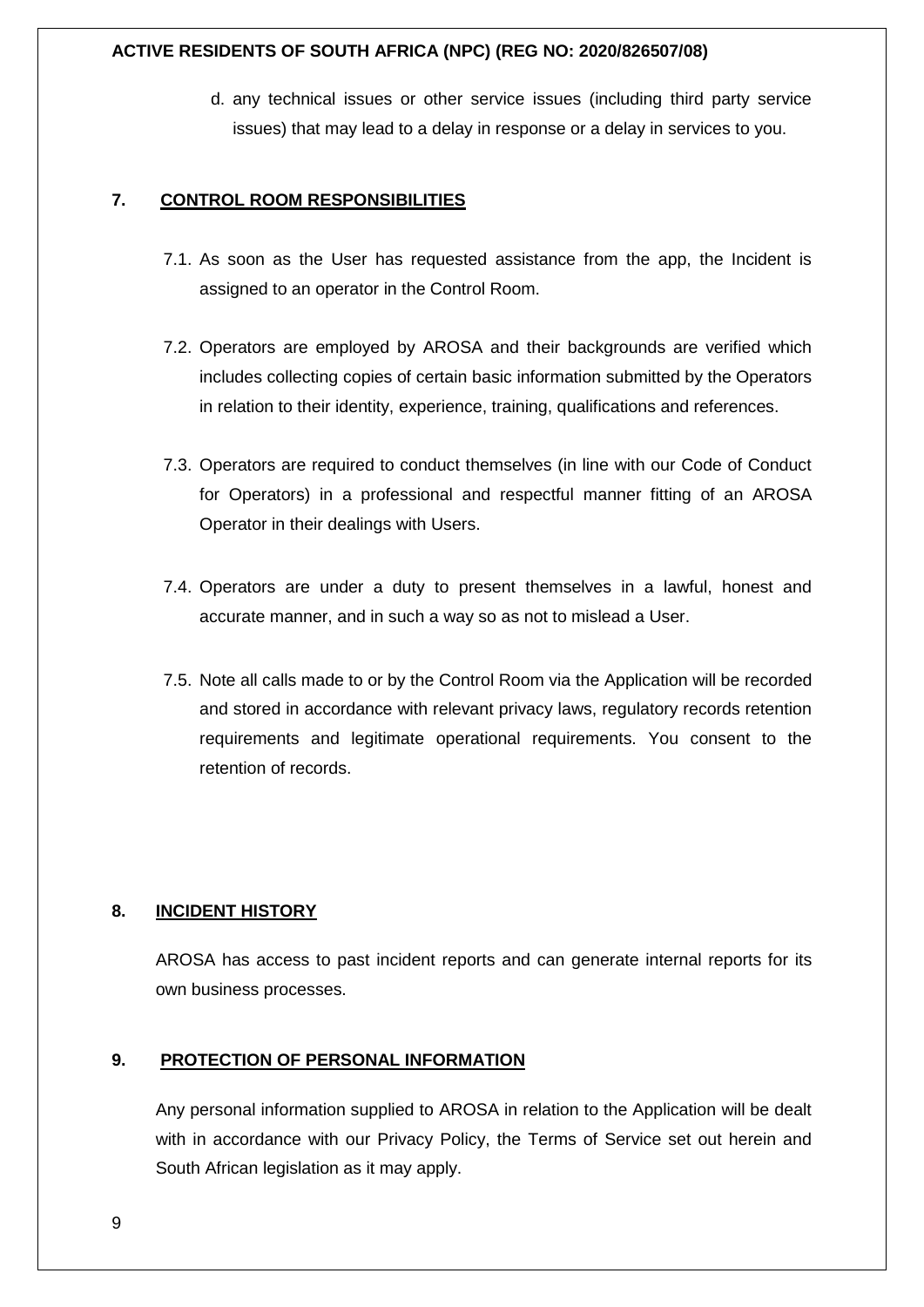#### **10. INTELLECTUAL PROPERTY**

- 10.1.All content made available to you through the Application, including but not limited to text, graphics, logos, button icons, images, audio clips and digital downloads is owned by us or third parties, and is protected by South African and international law. Furthermore, the compilation of all content on the Application is the exclusive property of AROSA and is protected by South African and international copyright laws.
- 10.2.You agree that if you breach the terms of this clause, we will have the right to claim damages against you, which will include the right to claim special, incidental, consequential or indirect damages. AROSA will also be allowed to claim for loss of profits and loss of business and will also be allowed to recover all legal costs on a scale as between attorney and own client.
- 10.3. Nothing on the Application should be regarded as granting any licence or right to use any trademark without AROSA's prior written permission and/or that of the relevant third party.
- 10.4.Although we undertake to ensure the relevant security safeguards, we cannot be held responsible for any consequences that may result from the unlawful breach of copyright or unlawful dissemination of information by third parties copying information from the Application.
- 10.5. If you believe that there has been an intellectual property breach or are aware of such a breach, please contact us as soon as possible so in order for the breach to be addressed.

#### **11. LIMITATION OF LIABILITY**

11.1.You understand, acknowledge and agree that downloading and/or usage of the Service, Application and/or website and reliance on the Service is entirely at the discretion and risk of the You, the User. AROSA, in its discretion, reserves the right at any time to change or discontinue any aspect or feature of the Service, including, but not limited to: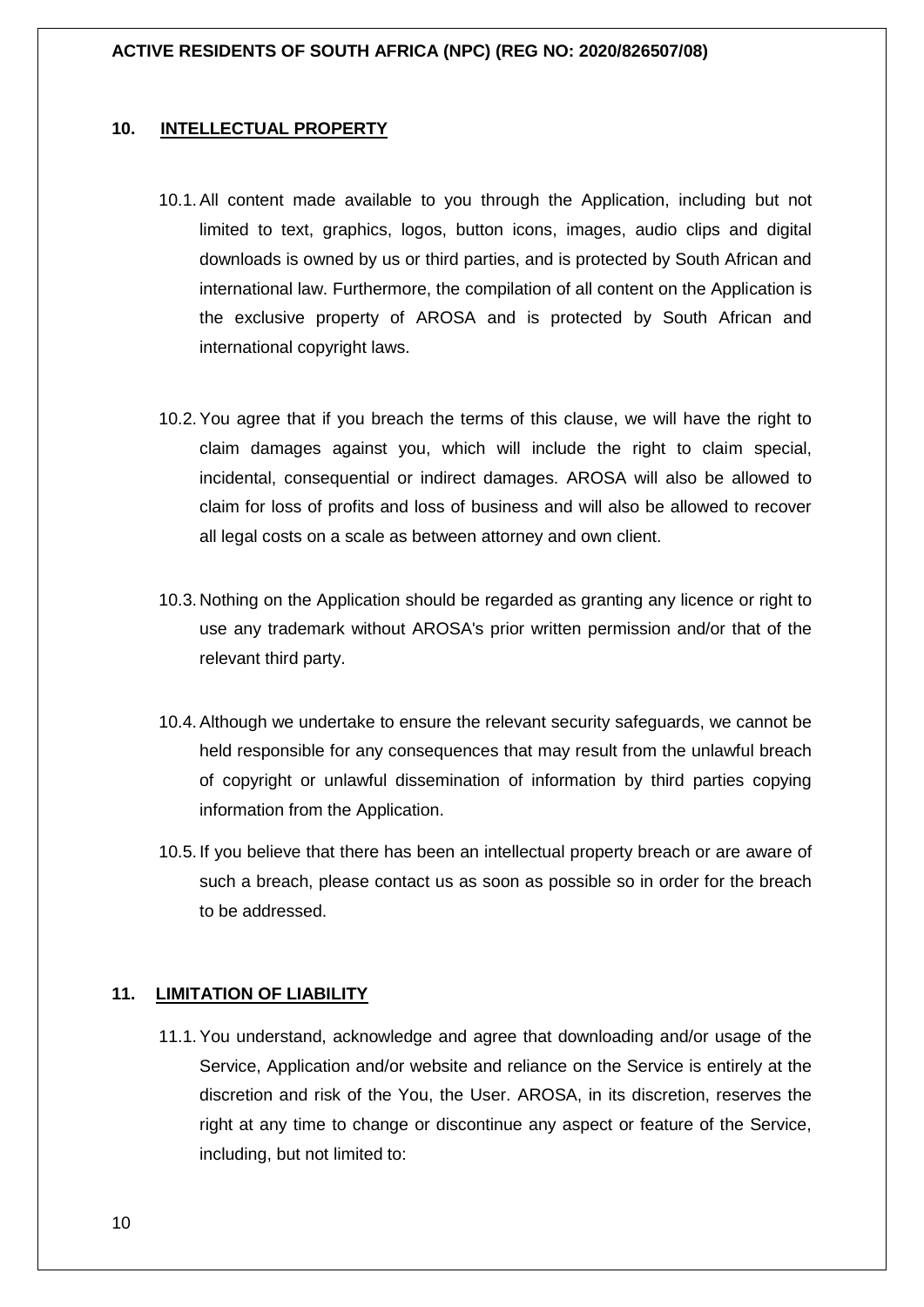- a. content;
- b. functionality; and/or
- c. hours of availability and equipment needed for access or use of the Application.
- 11.2.AROSA shall attempt to maintain the availability and accessibility of the Service; however, AROSA takes no responsibility for, and will not be liable for, the application being temporarily unavailable or inaccessible for reasons beyond AROSA 's control.
- 11.3.AROSA shall not be liable for damage to, or viruses or other code that may affect any equipment, software, data or other property as a result of the User downloading, installing, accessing or using the Application.
- 11.4.AROSA shall not be liable for any errors, inaccuracies or omissions in regard to the information and materials provided on the Application.
- 11.5.AROSA shall not be held liable for occasions where the emergency response alert is triggered in error.
- 11.6.AROSA shall not be liable for occasions where the emergency response alert is triggered due to abuse or excessively frequent requests via the Application. Such abuse may result in the temporary or permanent suspension of the User's access to the Application. AROSA, in its sole discretion, will determine abuse or excessive usage of the Application. AROSA shall make a reasonable effort to notify the User prior to such suspension.
- 11.7. The User acknowledges that AROSA will not be held liable for the manner in which the Responder provides assistance, the time it takes for the Responder to assist or the consequences of delayed assistance by the Responder.
- 11.8. Neither AROSA, nor any of its affiliates, agents, employees, Response Partners or Responders or any of their respective shareholders, directors, employees or agents shall be liable to the User, or to any third party whosoever in any manner whatsoever for any losses, expenses, costs or damages of whatsoever nature as may be incurred or suffered by the User or any third party whosoever, whether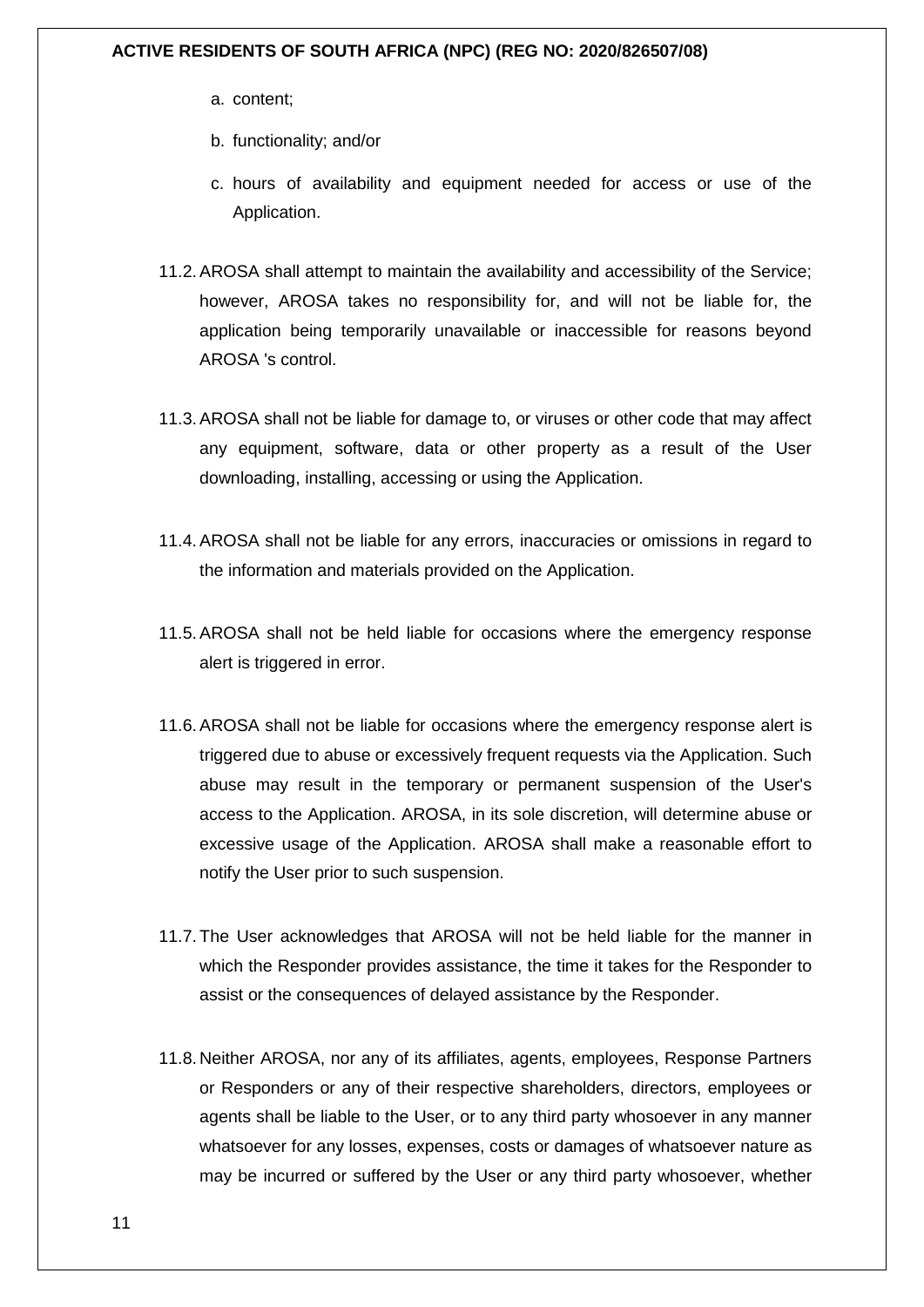directly or indirectly, in any relation whatsoever to your use of the Service, or any non-availability of the Service or in any other manner whatsoever in relation to AROSA, Response Partners or Responders.

11.9. The User hereby indemnifies AROSA, its affiliates, agents, employees, Response Partners or Responders as well as all of their respective shareholders, directors, employees or agents (Indemnified Parties), and shall keep such Indemnified Parties harmless at all times, as against any and all liability, loss (including consequential loss), costs and/or damages whatsoever and howsoever arising, as may be suffered by the User or any third party arising from or in connection with the Service, whether or not attributable to any act or omission of the Indemnified Parties, negligent or otherwise.

#### **12. NO WARRANTIES**

- 12.1.You expressly agree that use of the Application is at your own risk. You understand and agree that any material and/or information uploaded or downloaded or otherwise obtained, through the use of the Application, is done at your own risk and discretion. You will be solely responsible for any damage to your device or loss of data that results from the download of information.
- 12.2. The Application is provided on an "as is" and "as available" basis. AROSA makes no warranty that the Application will meet your requirements or that the Service will be available and uninterrupted. AROSA does not make any warranties as to the results that may be obtained from the use of the Application or to the accuracy of the information and the reliability of the information obtained through the Application. AROSA does not warrant that defects on the Application will be corrected.
- 12.3.AROSA disclaims all warranties of any kind, whether express, implied, or statutory, including, but not limited to the implied warranties of merchantability, fitness for a particular use or purpose, accuracy, and non-infringement.
- 12.4.AROSA makes all reasonable efforts to ensure that all material and information provided in relation to the Application is correct but cannot represent or guarantee the accuracy thereof. As such, AROSA and/or its partners, sponsors, affiliates or agents, make no warranties or representations as to the accuracy of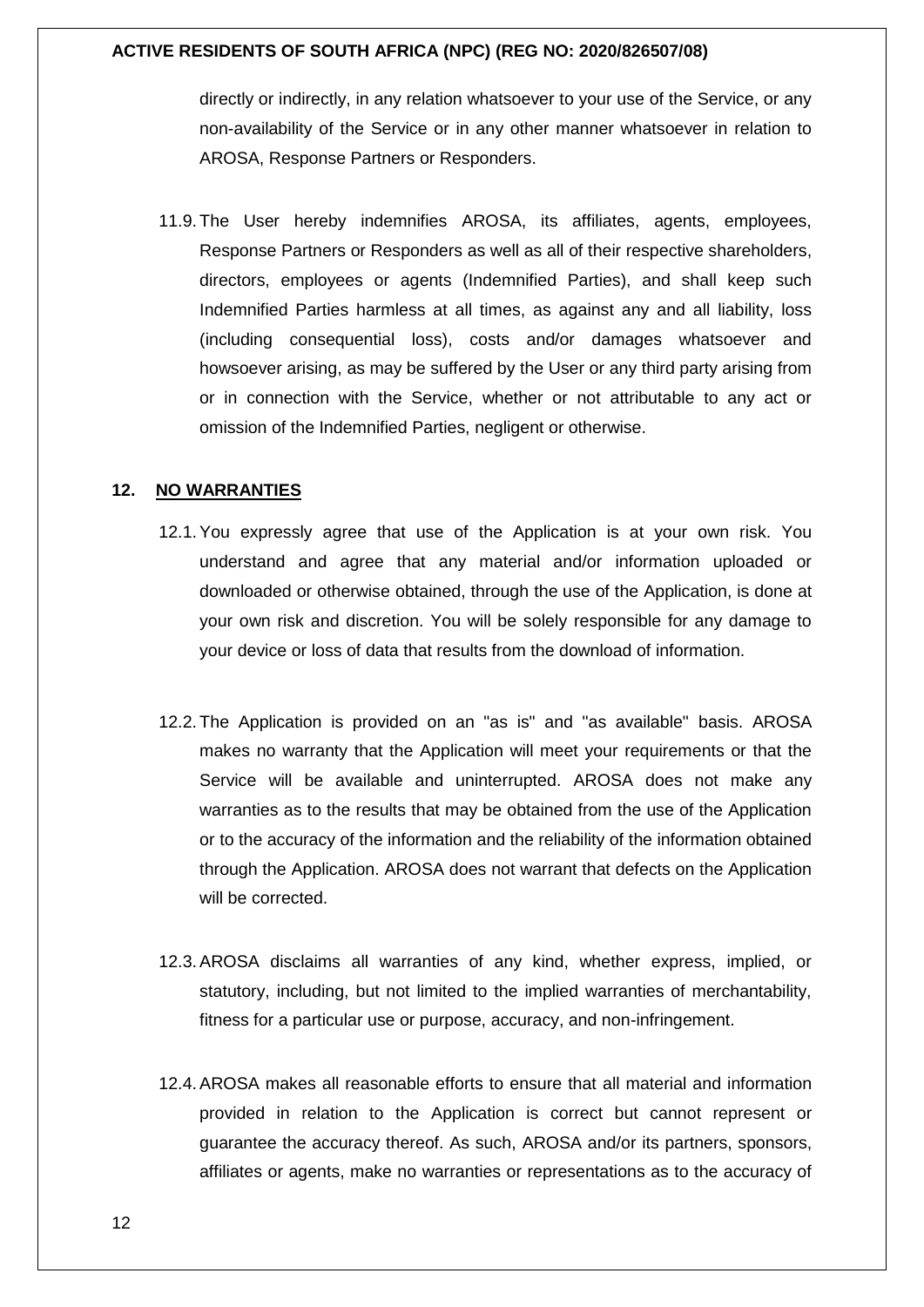the Application's content, information, and materials which are provided to you, as is and as available.

12.5.AROSA makes no warranty regarding any dealings with or transactions entered into with any other parties through the Application. The entire risk as to satisfactory quality, performance, accuracy, effort and results to be obtained through the use of the Application is with you. No advice or information, whether oral or written, obtained by you from AROSA or through the Services shall create any warranty not expressly made herein.

### **13.** *DOMICILIUM***, JURISDICTION AND ARBITRATION**

- 13.1. In the event of any legal dispute or action being brought in connection with this Agreement, it is agreed that the venue of such action shall be Durban, South Africa and each party hereby consents to the jurisdiction of the courts thereof.
- 13.2.You agree that any dispute regarding this Agreement that cannot be resolved amicably, shall first be referred to confidential arbitration in terms of the rules of the Arbitration Foundation of South Africa prior to proceeding to Court and such arbitration shall be conducted in English in Durban.
- 13.3.AROSA confirms the *domicilium citandi et executandi* for all purposes associated with the Application, transactions pertaining to the Application, including the giving of any notice, the payment of any sum, the serving of any process, as follows:

*AROSA does not receive legal notice or accept the serving of documents attached to legal processes on AROSA via electronic mail.*

**\_\_\_\_\_\_\_\_\_\_\_\_\_\_\_\_\_\_\_\_\_\_\_\_\_\_\_\_\_\_\_\_\_\_\_\_\_\_\_\_\_\_\_\_\_\_\_\_\_\_\_\_\_\_\_\_\_\_\_\_\_\_\_\_**

#### **14. SEVERABILITY**

This Agreement shall apply to the fullest extent permissible by law. If any provision of the Agreement is unlawful, void or unenforceable, that provision shall be deemed